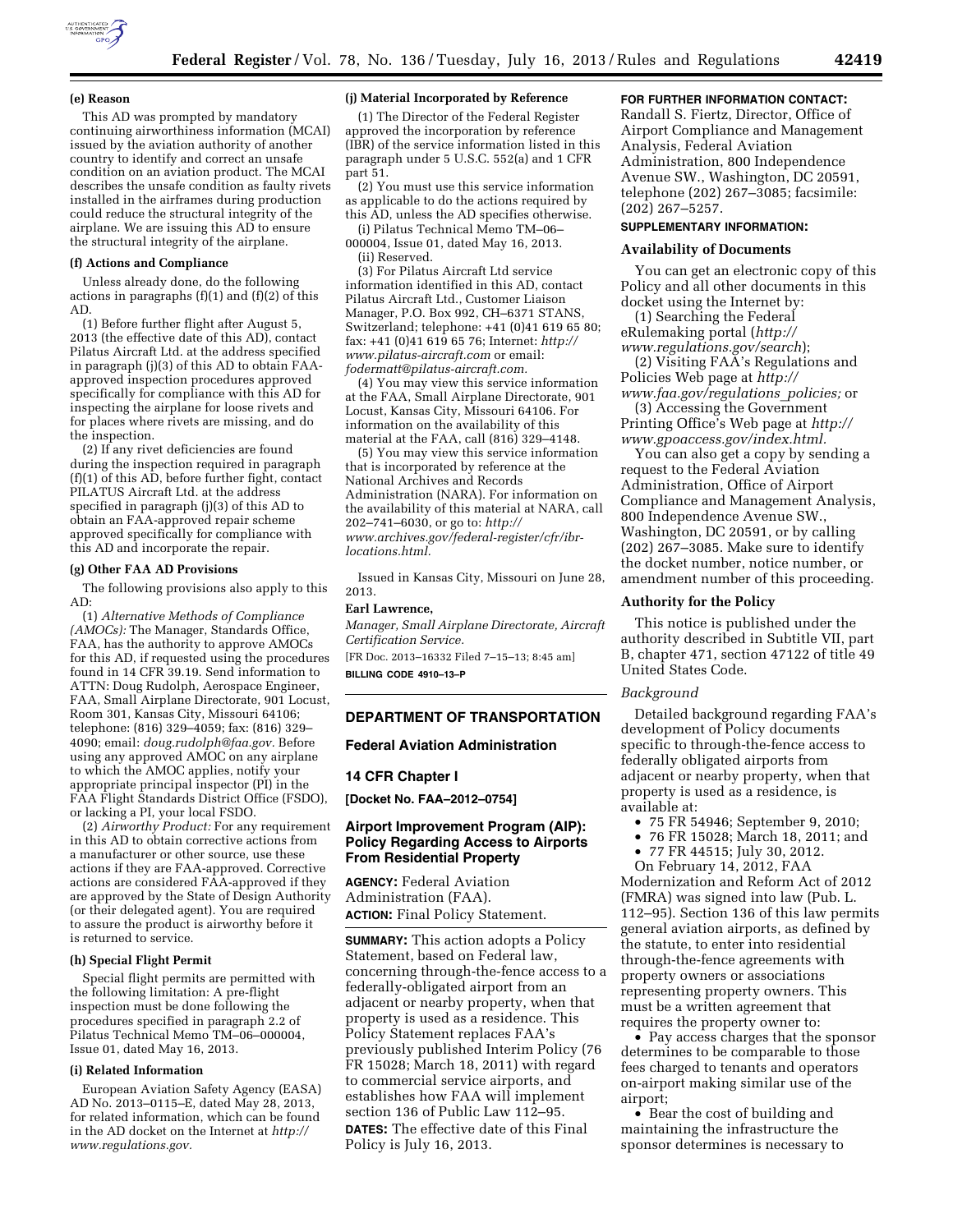provide access to the airfield from property located adjacent to or near the airport;

• Maintain the property for residential, noncommercial use for the duration of the agreement;

• Prohibit access to the airport from other properties through the property of the property owner; and

• Prohibit any aircraft refueling from occurring on the property.

In order to implement this law, FAA amended the grant assurances (77 FR 22376; April 13, 2012). Among the modifications, paragraph g of Grant Assurance 5, *Preserving Rights and Powers,* was amended to clarify that sponsors of commercial service airports are not permitted to enter into residential through-the-fence arrangements. However, sponsors of general aviation airports may enter into such an arrangement if the airport sponsor complies with the requirements of section 136 of P.L. 112–95 and the grant assurances. In addition, Grant Assurance 29, *Airport Layout Plan,* was amended to require all proposed and existing access points used to taxi aircraft across the airport property boundary be depicted on the airport layout plan (ALP).

A complete list of the current grant assurances can be viewed at: *[http://](http://www.faa.gov/airports/aip/grant_assurances/) [www.faa.gov/airports/aip/](http://www.faa.gov/airports/aip/grant_assurances/)  grant*\_*[assurances/.](http://www.faa.gov/airports/aip/grant_assurances/)* 

On July 30, 2012, FAA published its interpretation of section 136 of Public Law 112–95 and its Proposed Policy on Existing Through-the-Fence Access to Commercial Service Airports From A Residential Property (77 FR 44515; July 30, 2012). The FAA invited public comment on both the Proposed Policy and its interpretation of the law for 30 days. At the request of an aviation membership association, FAA extended this comment period for an additional two weeks.

# *Comments Received on the Notice and Proposed Policy*

The FAA received 84 comments from individuals, including private homeowners with current through-thefence access to an airport, industry associations, companies, a state aviation department, a county airport manager, and a state legislator. Half of the comments submitted expressed generally negative views about FAA's proposed interpretation of the law, but were not specific and did not recommend any changes for FAA to consider. Instead, these comments discussed what the submitters described as benefits of having aircraft owners live near airports. Approximately 21 commenters raised objections to what

they perceived as a 20-year limit on the duration of residential through-thefence access agreements at general aviation airports, and FAA's requirement that airport sponsors demonstrate evidence of compliance prior to entering into new agreements. Two commenters shared their positive experiences as residential through-thefence users. Two commenters expressed support for the interpretations made by FAA, especially with regard to selffueling. The FAA will respond to specific comments submitted by organizations and individuals in the discussion below.

#### *Aircraft Owners and Pilots Association*

The Aircraft Owners and Pilots Association (AOPA) appreciated FAA's narrow interpretation related to selffueling and commercial aeronautical activities. AOPA recommended maintaining consistency with regard to the dates presented in the Compliance Guidance Letter noting that FAA alternatives between September 30, 2012 and the phrase ''beginning in Fiscal Year 2014''. AOPA also recommended sunsetting FAA headquarters' review of residential through-the-fence access agreements as described in section V of the Compliance Guidance Letter. The Experimental Aircraft Association (EAA) expressed similar comments.

The FAA agrees that it should be consistent with regard to the date upon which evidence of compliance will be required and has amended the Compliance Guidance Letter to specify ''October 1, 2014'' in all places it is referenced.

AOPA, as well as other commenters, misinterpret the process for reviewing existing and new residential throughthe-fence access agreements as discussed in the Compliance Guidance Letter. Section IV.A.3.a states, ''Regional Offices will determine if access agreements submitted by sponsors of general aviation airports and privatelyowned reliever airports effectively address the terms and conditions contained in P.L. 112–95.'' The Office of Airport Compliance in Washington headquarters will only review a residential through-the-fence access agreement for a general aviation airport with existing access when the Regional Office expresses concern that the agreement does not meet the statutory requirements contained in the law. Under section V.C, sponsors of general aviation airports proposing to establish new residential through-the-fence access agreements may request the Office of Airport Compliance to review their proposed agreement only in the

event that the Regional Office rejects it. The FAA recognizes that several readers found this process to be unclear and has clarified this language in the Compliance Guidance Letter. In most cases of establishing residential through-the-fence access at general aviation airports, the role of the Office of Airport Compliance will be to monitor this activity.

### *Experimental Aircraft Association*

Overall, EAA found that the new Policy meets the needs of the general aviation community. EAA expressed support for FAA's interpretations regarding self-fueling and aeronautical commercial activities, but offered a series of recommendations which include:

• Maintaining consistency with regard to the dates presented in the Compliance Guidance Letter;

• Clarifying that FAA has not imposed any limitation on the duration of access agreements at general aviation airports;

• Allowing AIP funding for specific costs associated with relocating a residential through-the-fence access point to facilitate safety, security, or long-term planning needs;

• Permitting new residential throughthe-fence access agreements at commercial service airports and privately-owned reliever airports, but requiring more rigid FAA, Transportation Security Administration (TSA), and airport sponsor security and safety standards;

• Establishing a three-year sunset provision to streamline the approval of residential through-the-fence access agreements for general aviation airports at the Airports District Office (ADO) level, but require Regional Office concurrence for agreements at reliever (publically-owned and privately-owned) and commercial service airports;

• Clarifying the terms ''adjacent to'' and ''near the airport'';

• Clarifying the ADO, Regional Office, and Office of Airport Compliance access plan review timeframes; and

• Recognizing the uniqueness of aviation in Alaska.

EAA's positions were supported by an individual commenter.

The FAA agrees that it can be more transparent regarding the fact that its Policy Statement does not limit the duration of new residential through-thefence access agreements. An additional paragraph has been added under sections III and IV of the Compliance Guidance Letter to clarify this issue.

EAA incorrectly assumes FAA's Policy for commercial service airports,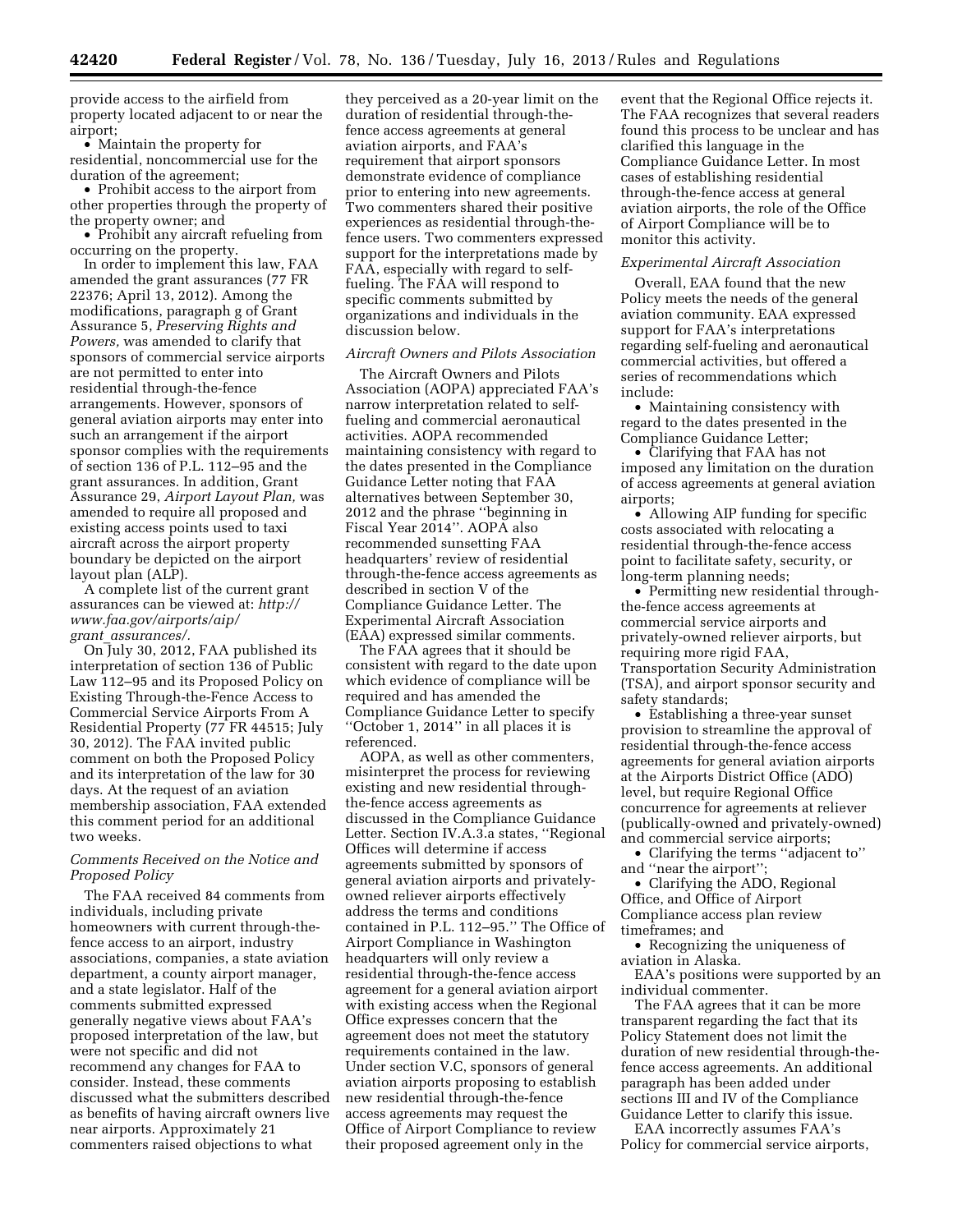which permits airport sponsors to relocate existing access points without submitting a proposal to extend its existing access, is linked to an AIP funding decision. The language in section II of the Final Policy On Existing Through-the-Fence Access From A Residential Property was a comment received prior to the publication of FAA's Interim Policy. (See 76 FR 15028; 15032 (March 18, 2011)) The commenter proposed that an airport sponsor should not be required to update its access plan or meet supplemental standards if it negotiated with its residential throughthe-fence users to relocate an already existing access point to another location on the airport's boundary in order to address a specific need at the airport. The FAA agreed this was a reasonable solution and amended the Interim Policy accordingly.

In addition, FAA notes that any decision to relocate an access point would be initiated by the airport sponsor, not FAA. As such, it would be up to the airport sponsor to identify an appropriate source of funding for the costs associated with the relocation. Costs associated with on-airport infrastructure and facilities used exclusively or primarily for the accommodation of residential throughthe-fence users are considered privateuse and remain ineligible for AIP funding.

The FAA disagrees with EAA's recommendation to permit new residential through-the-fence access agreements at privately-owned reliever airports and commercial service airports. Similar comments were submitted by numerous individuals who stated that prohibiting privatelyowned reliever airports from entering into new residential through-the-fence access agreements violates the spirit and intent of the law. Some commenters stated that FAA had not identified any privately-owned relievers with existing residential through-the-fence access agreements at the time the law was written.

The FAA will respond to all of these comments here. House Report 112–381 does not provide any explanation regarding Congress' intent of this provision. Therefore, FAA must rely on a plain reading of the language. The provision is narrowly drafted to apply to ''general aviation airports'' only. Prior to the passage of Public Law 112–95, no statutory definition for ''general aviation airports'' existed. The definition included in this law and now codified at title 49, U.S.C. 47102(8) excludes privately-owned reliever airports. The FAA raised concerns regarding the definition of ''general aviation airports''

with the Congressional Committee prior to passage of the law because FAA was aware of both privately-owned reliever airports and commercial service airports with existing residential through-thefence access. While FAA will grandfather seven privately-owned reliever airports with existing residential through-the-fence access agreements under the Policy Statement for general aviation airports, FAA will apply the law as it is written with regard to new agreements. The FAA has proposed a separate Policy for the four commercial service airports with existing residential through-the-fence access which is adopted without substantive change in this notice.

The FAA declines to clarify the terms ''adjacent to'' or ''near the airport.'' Section 136 of Public Law 112–95 does not define these terms and implies it is within the airport sponsor's discretion to determine what constitutes a real property ''adjacent to'' or ''near the airport'' and requiring access to the airfield.

EAA notes that the Compliance Guidance Letter encourages ADOs and Regional Offices to complete their review of existing residential throughthe-fence access agreements at general aviation airports within 60 days, but provides additional time for general aviation airports proposing new residential through-the-fence access agreements. The FAA believes this is appropriate. The FAA's acceptance of a new residential through-the-fence access agreement requires FAA to review an updated ALP. It is FAA's experience that approval of an updated ALP is based on the scope, detail, and quality of each submission. As such, FAA is not inclined to shorten the target review periods as proposed.

The FAA acknowledges EAA's comments regarding the uniqueness of aviation in Alaska. The FAA reiterates its desire to take a more flexible approach with existing residential through-the-fence access agreements. However, section 136 of Public Law 112–95 does not specify a more lenient posture toward Alaskan airports with regard to the terms and conditions it requires residential through-the-fence access agreements to meet.

#### *Independence Airpark Homeowners Associations*

The Independence Airpark Homeowners Associations submitted separate comments and indicated their support for the comments and conclusions provided by EAA. The following comments were presented by the Independence Airpark Homeowners Associations:

• The intent of Congress was fairly simple, but FAA has added significant complexity along with associated opportunities for a lot of subjective determination by requiring things in addition to what is contained in the law;

• The requirement that new residential through-the-fence access agreements be pre-certified is not in the law and is unnecessarily wasteful for both Federal and local resources;

• It's unrealistic to exclude future airport improvements and changes required by regulations to be excluded from AIP funding; and

• The FAA is not taking a pro-active approach in local land use planning and zoning activities as a means to protect the national airport system and help local economic development offices attract new aviation related businesses which may want to be located adjacent to existing airports where land was available and appropriately zoned for their use.

The FAA is proposing to interpret section 136 in a manner that improves transparency and reduces the potential for severe infringements on rights to use private property for self-fueling and nonaeronautical commercial services. The tool that airport sponsors and FAA employees will use to verify that existing residential through-the-fence access agreements comply with the law, the Access Agreement Review Sheet which is included in FAA's Compliance Guidance Letter as Appendix C, is limited to the terms and conditions contained in the law.

Numerous commenters, in addition to the Independence Airpark Homeowners Associations, objected to the language in the Policy Statement requiring general aviation airport sponsors proposing to establish new residential through-thefence access agreements to provide evidence of compliance prior to executing an agreement with a residential user and/or homeowners association.

While the law does not require airport sponsors to demonstrate their compliance with the terms and conditions contained in section 136 prior to entering into the agreement, FAA believes this is an important safeguard for both the airport sponsor and the residential through-the-fence user. If an airport sponsor enters into a residential through-the-fence access agreement which does not comply with the terms and conditions included in the law, and cannot be re-negotiated to comply, FAA may be placed in a position where it needs to initiate a compliance action against the sponsor. A finding of noncompliance could result in the withholding of Federal AIP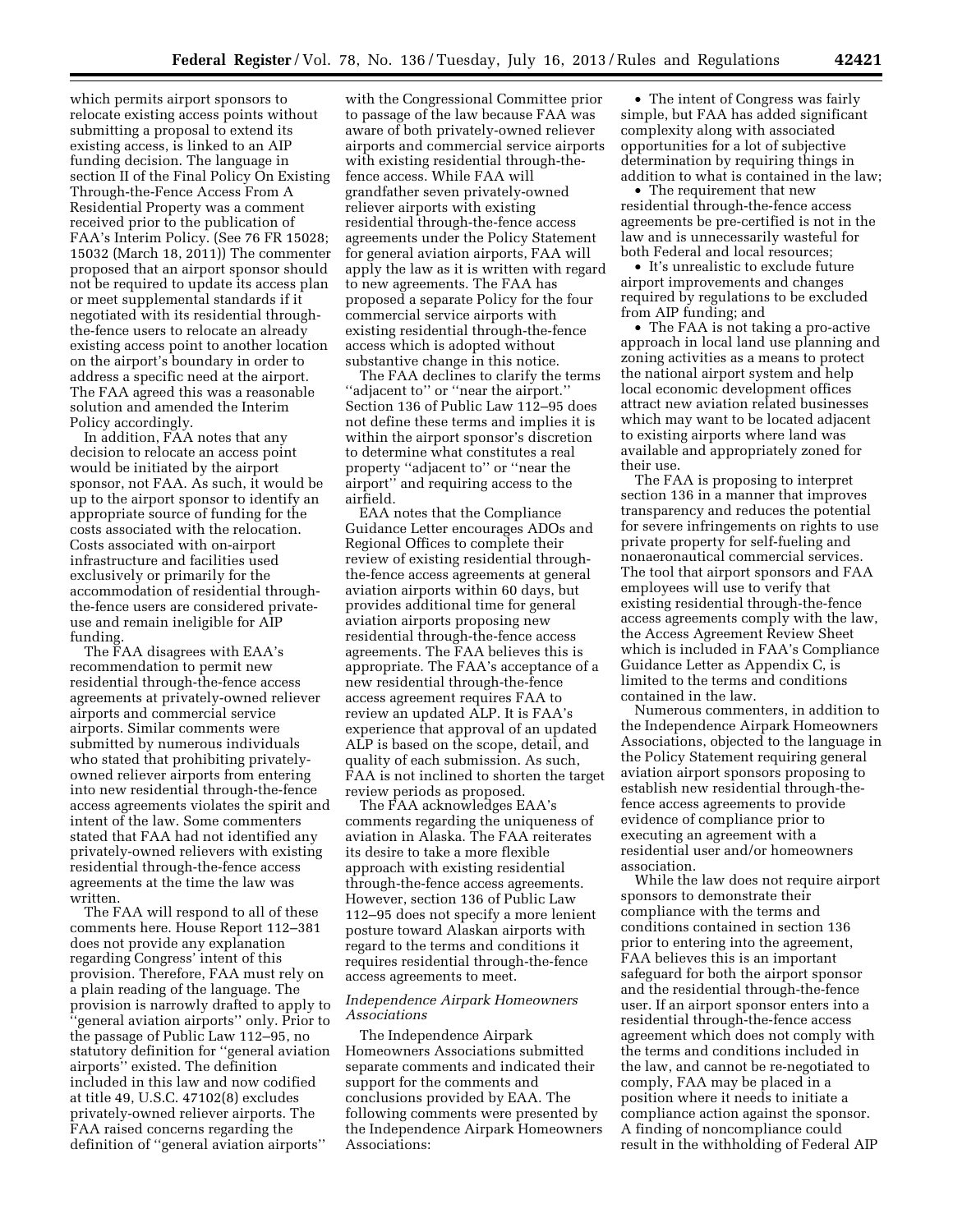funds from the airport sponsor. This has the potential to disproportionately impact residential through-the-fence users who could be asked to bear a higher burden of the airport's costs or find the value of their residential property linked to an airport struggling to address its infrastructure development and maintenance needs.

The FAA anticipates that most homeowners seeking to establish a residential through-the-fence access agreement will desire a lengthy or perpetual term. Airport sponsors should insist on strong and effective subordination clauses as part of the access agreement as an appropriate means to reserve the right to correct any matters of noncompliance after the agreement is executed. The FAA seeks to avoid sponsor noncompliance and believes the best use of Federal resources would be applied to ensuring airport sponsors comply with the law prior to executing an agreement. With that said, FAA is amending its interpretation of the law to state that airport sponsors of general aviation airports proposing to establish new or add new residential through-the-fence agreements must provide evidence of compliance prior to establishing the access point. This will not preclude a general aviation airport sponsor from executing a new residential through-thefence agreement with a residential user and/or association representing residential users prior to FAA reviewing the proposed agreement and approving amendment of the ALP. However, the airport sponsor would do so at its own risk and would not be permitted to establish the access point until the updated ALP is approved. FAA employees would be precluded from approving the ALP until they have verified the agreement will comply with the law. The FAA has made corresponding revisions to the Compliance Guidance Letter.

FAA Order 5100.38C, *Airport Improvement Program Handbook,*  contains numerous restrictions against using AIP funds for on-airport infrastructure that will be used for the exclusive or near exclusive use of an air carrier, fixed base operator, or tenant. Limiting future airport improvements to projects related to general public demand at the airport is not inconsistent with the definition of ''airport development'' which is codified at title 49, U.S.C. 47102(3). As noted above, the Independence Airpark Homeowners Associations also expressed concern that FAA is not taking a pro-active approach in local land use planning and zoning activities as a means to protect the national airport system and help

local economic development offices attract new aviation related businesses which may want to be located adjacent to existing airports where land was available and appropriately zoned for their use. The Federal Government lacks the authority to regulate local land use. Land use zoning is the responsibility of state and/or local authorities.

Section 136 of Public Law 112–95 deals solely with agreements that grant a person that owns residential real property adjacent to or near the airport access to the airfield. See 49 U.S.C. 47107(t)(2)(B)(iii). (''An agreement described in paragraph (1) between an airport sponsor and a property owner . . . shall require the property owner, at a minimum . . . to maintain the property for residential, noncommercial use, for the duration of the agreement . . . .'') The FAA lacks sufficient information to determine how its implementation could be used to

facilitate local land use planning and zoning.

### *National Air Transportation Association*

The National Air Transportation Association (NATA) offered comments which generally concurred with FAA's interpretation of section 136 of Public Law 112–95. NATA supports FAA's desire to review new residential through-the-fence access agreements before they are executed and notes, ''after-the-fact reviews of signed RTTF agreements present no pathways to compliance . . .'' However, NATA felt that FAA's interpretation on commercial activities is not specific enough because it could still permit the homeowner to allow a third party to offer a commercial aeronautical service on their property. NATA requested FAA modify this interpretation to indicate that allowing public use of the property to receive commercial aeronautical services would be a violation of the terms and conditions set forth in the law. Additionally, NATA, like AOPA and EAA, also recommended review of new residential through-the-fence access agreements be transitioned to the ADOs or Regional Offices.

The FAA agrees that it can be more specific regarding its interpretation of the limitation on commercial activities. The FAA has amended its Policy Statement on section 136 and the Compliance Guidance Letter to prohibit the property owner from allowing any third party to offer commercial aeronautical services from the residential property covered by a residential through-the-fence access agreement.

### *Oregon Department of Aviation*

A number of commenters, including the Oregon Department of Aviation (Department), stated their view that the FAA over-reached the intent of Congress and questioned why FAA did not better address security and TSA concerns about access to restricted parts of airports. Specifically, the Department believes that restrictions imposed by FAA will have a chilling effect and states:

• No other grant assurance requires FAA headquarters level pre-approval of a signed agreement;

• The change to Grant Assurance 29, *Airport Layout Plan,* should remain permissive;

• Using safety as a triggering event for a sponsor to update its access plan is vague, but implies that the very nature of residential through-the-fence use may subjectively be the cause of any safety issue and might be used as a reasoning to prevent or find fault with a residential through-the-fence access agreement; and

• The 20-year limit on reviewing access agreements imposes an artificial limit on the access agreement.

The Department's comments conclude by discussing their positive experience with residential through-the-fence agreements and encourage FAA to regulate the activity in a pragmatic and reasonable way that reflects an understanding that one size does not fit all. Oregon State Senator Betsy Johnson submitted a letter in support of the Department's comments.

The FAA disagrees with the sentiment expressed by the Department and believes its overall approach provides the flexibility to address unique situations at individual airports. The FAA is limiting its review of residential through-the-fence access agreements at general aviation airports to the criteria specified in section 136 of Public Law 112–95. In addition, FAA has clearly defined the scope of its review of requirements related to fueling and commercial activities on residential property.

The FAA consulted with TSA during the development of the Interim Policy which now forms the basis for the Final Policy On Existing Through-the-Fence Access To Commercial Service Airports From A Residential Property. Additionally, the Final Policy permits FAA to consult with TSA prior to accepting an access plan from a commercial service airport. Section 136 of Public Law 112–95 does not include any terms or conditions related to security, so FAA will not review security related matters when verifying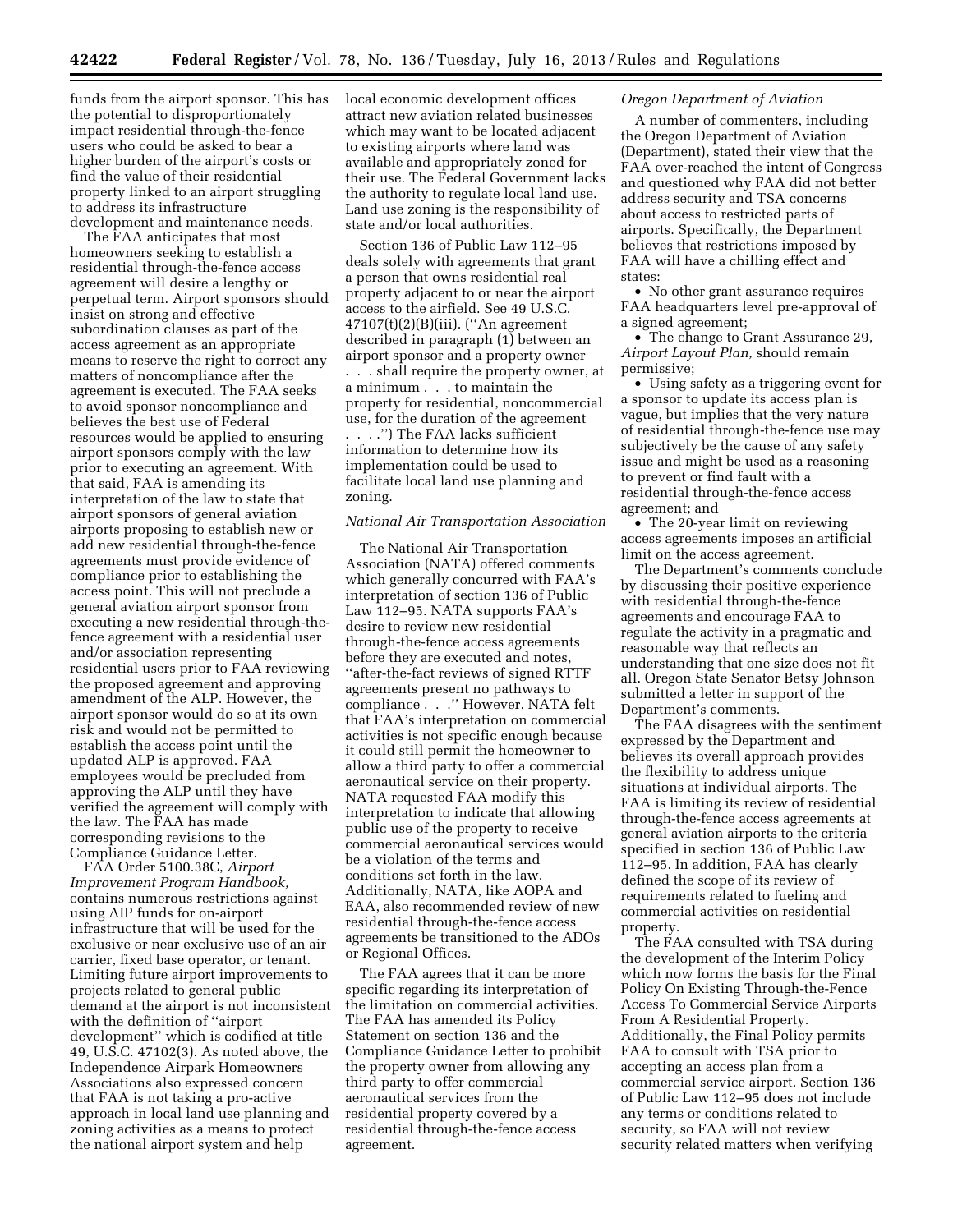that residential through-the-fence agreements comply with the law. However, this does not preclude TSA from initiating its own review.

The FAA published a **Federal Register** notice announcing revisions to the grant assurances and seeking comment on April 13, 2012 (77 FR 22376 (April 13, 2012)). No comments were received. Grant Assurance 29 was clarified to specifically include ''all proposed and existing access points used to taxi aircraft across the airport's property boundary'' as an item required to be depicted on the sponsor's Airport Layout Plan. The Compliance Guidance Letter, at section X.D, states, ''establishing a new access point not depicted on an FAA-approved ALP may result in a violation of Grant Assurance 29 . . .'' The FAA believes the Department's concerns regarding Grant Assurance 29 are addressed through the language in the Compliance Guidance Letter.

The FAA disagrees with the Department's assessment regarding the inclusion of safety as an event which triggers a commercial service airport to update its access plan. Given the limited number of airports impacted by the Final Policy, combined with knowledge of safety issues associated with the residential through-the-fence access points, FAA believes identification of a safety concern should remain a triggering event for commercial service airports with existing residential through-the-fence access agreements. The FAA notes that the terms and conditions contained in section 136 of Public Law 112–95 do not address safety concerns, and therefore FAA is not requiring any additional safety reviews when reviewing residential through-the-fence access agreements for compliance with the law.

The FAA disagrees with the Department's assessment that establishing a 20-year limit on review of residential through-the-fence access agreements at general aviation airports effectively imposes an artificial limit on the access agreement. Similar comments were submitted by the Tuolumne County Airports Manager. Neither the law, nor FAA's guidance imposes a limitation on the duration of a residential through-the-fence access agreement at a general aviation airport. The Department's recommendation that future reviews follow standard airport inspection practices is not practical due to the limited number of general aviation airports inspected by FAA annually through its land use inspection process—less than 20. The twenty-year review requirement is consistent with

airport planning horizons and is not burdensome for the airport sponsor.

### *Washington Airport Management Association*

The Washington Airport Management Association (WAMA) was generally supportive of the Policy and certain elements contained in the law. However, WAMA expressed concern that without some limitations on future through-the-fence locations or a strong policy position to discourage residential growth adjacent to airports that incompatible development will continue to erode and impact airport operations as well as degrade quality of life. WAMA encouraged provisions be put in place to require planning for future public use hangars and tie-down locations on-airport to avoid unfettered growth of through-the-fence at general aviation airports. In addition, WAMA recommended FAA subject existing and new residential through-the-fence agreements to standards similar to those required of commercial service airports by rule or adoption of best management practices, and cautioned that failure to adequately address such issues could result in higher future public costs on airport expansion.

While WAMA raises very valid points with regard to airport planning, FAA believes the law limits its review of new residential through-the-fence agreements to a narrow scope. The FAA will strongly encourage airport sponsors contemplating such agreements to engage in planning studies to identify potential on-airport needs. However, FAA cannot require these sponsors to do so. One of the goals stated in FAA's Interim Policy was its desire to use the access plans to identify best management practices and recommendations. In light of the adoption of Public Law 112–95, FAA's knowledge in this area remains limited.

### *Comments Submitted by Individuals*

*Comment:* Two commenters inquired as to what will occur after the 30-day comment period is over.

*Response:* FAA initially established a 30-day comment period in order to apprise the public of its plans for implementing section 136 of Public Law 112–95 and its intent to alter and finalize its previously issued Interim Policy. This comment period was extended by two weeks at the request of an aviation membership association. The FAA sought to balance the opportunity for public comment with the Agency's desire to move forward with implementation. The FAA has deferred its review of any proposals to establish new residential through-thefence access arrangements pending the completion of this Policy Statement and associated guidance. The FAA is now prepared to review these requests in a consistent manner.

*Comment:* The law does not limit residential through-the-fence agreements to 20 years.

*Response:* The FAA agrees that the law does not set any time limit on the duration of residential through-thefence access agreements at general aviation airports, as defined by the statute. The FAA notes that it is not proposing any such limit at these airports. The FAA believes these commenters confused either FAA's Proposed Final Policy for commercial service airports with its approach to airports covered by the statute or the language in the draft Compliance Guidance Letter stating that FAA's review of an access agreement is valid for a period not to exceed 20 years or until a triggering event occurs. The FAA has added a paragraph to section III and a footnote to section IV of the Compliance Guidance Letter to clarify this issue.

*Comment:* Including the statement, 'going forward, the FAA expects sponsors of general aviation airports proposing to establish new or add new residential through-the-fence agreements to comply with the terms and conditions of the law'' infers that current agreements have been illegal. Other commenters referred to this language as ambiguous and confusing.

*Response:* The FAA did not intend to infer that existing agreements have been illegal, nor did it intend to be ambiguous or confuse readers. With that said, FAA is aware of existing residential through-the-fence access agreements which may not presently fulfill the terms and conditions included in section 136 of the law. In fact, some commenters, such as the Tuolumne County Airports Manager, raised these issues in their submissions to the docket. The FAA reiterates its desire to address such situations on a case-by-case basis and report these issues to interested Congressional Committees.

*Comment:* The FAA is adding additional requirements to regulate.

*Response:* When reviewing residential through-the-fence access agreements for general aviation airports, FAA is only reviewing the agreement to ensure it complies with the terms and conditions of the law. The Final Policy for commercial service airports includes other factors not included in the law, such as safety of airport operations. The law is silent with regard to airports not meeting the definition of general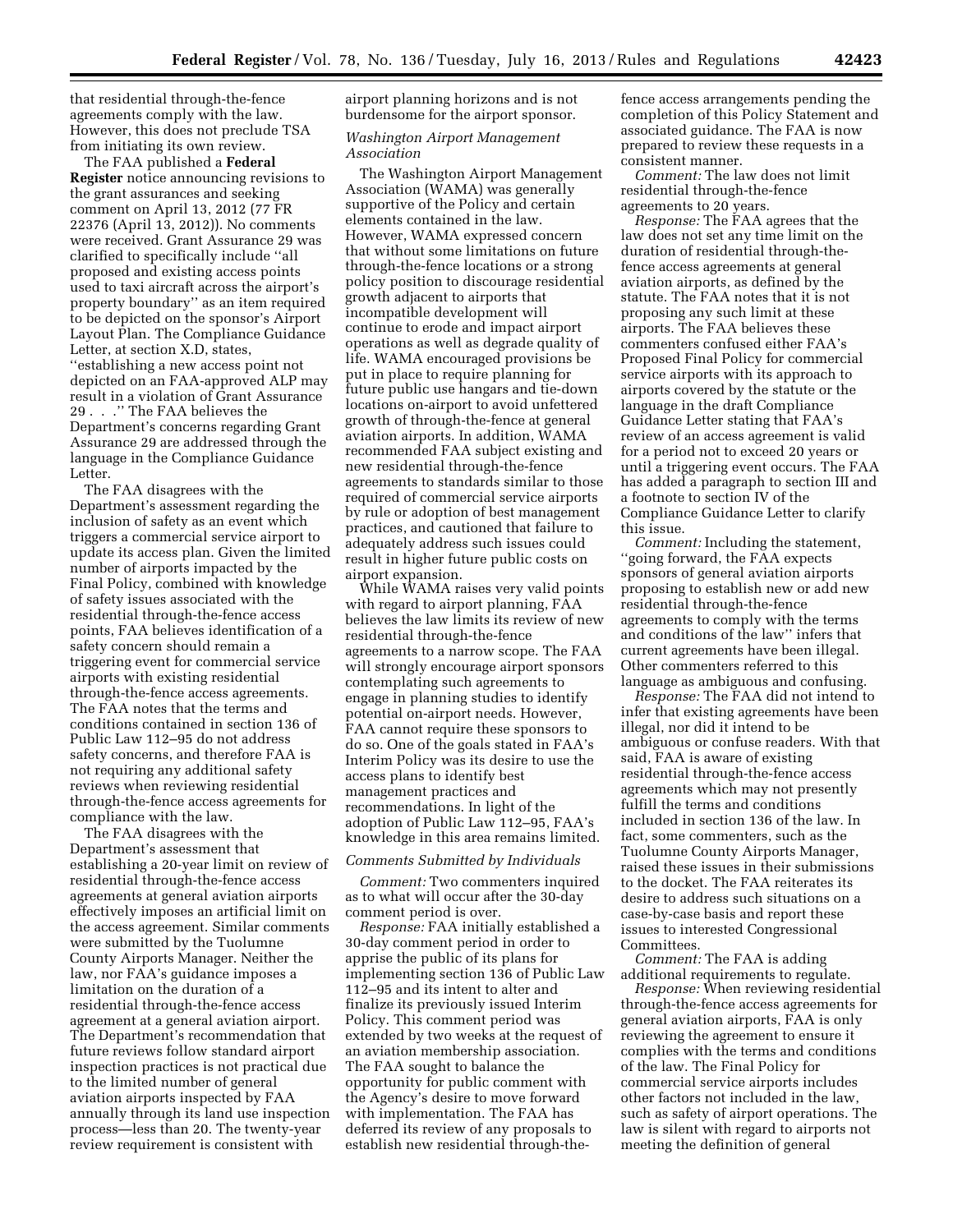aviation airport, and FAA is finalizing its previously published Interim Policy to address commercial service airports.

*Comment:* The language requiring residential through-the-fence users to bear the cost of building and maintaining the infrastructure the sponsor determines necessary to provide access to the airfield from the property located adjacent to or near the airport is too open-ended. An airport sponsor could dictate that access be via gold lined taxiways.

*Response:* This language is taken directly from the law. The FAA believes airport sponsors and potential residential through-the-fence access users will negotiate this matter reasonably.

*Comment:* Language in the Proposed Final Policy On Existing Through-the-Fence Access To Commercial Service Airports From A Residential Property related to supplemental standards for commercial service airport sponsors proposing to extend their existing agreements is too open-ended. The commenter refers to requiring throughthe-fence users to acknowledge that their property will be affected by aircraft noise and emissions which may change over time and waiving any right to bring an action against the sponsor for existing and future operations and activities at the airport associated with aircraft noise and emissions. The commenter states that such an agreement would allow the use of the airport for a nighttime war exercise or permitting all regional flight schools to use one airport to conduct intrusive operations. Another commenter refers to this language and states that the law does not favor a priori waiver of the legal right to sue. Other comments on the supplemental standards included objections to enforcing safety and operating rules on through-the-fence users identical to on-airport users and the sponsor's ability to limit future use and ownership of through-the-fence property to aviation-related uses.

*Response:* The FAA believes these are prudent commitments to memorialize in an agreement proposing to extend residential through-the-fence access at commercial service airports now covered by this Final Policy. The use of broad waivers was recommended to FAA by individuals and communities advocating in support of residential through-the-fence access agreements during discussions with FAA in 2010. By statute, commercial service airports with more than 10,000 annual passenger boardings are apportioned a minimum of \$1 million annually in AIP funding. The FAA seeks to ensure that extending a residential through-the-fence

agreement will not limit investments made at the airport. It's also important to note that nothing in section 136 alleviates a federally-obligated airport sponsor's obligation to make the airport available for public use on reasonable terms and without unjust discrimination to all types, kinds and classes of aeronautical activities.

*Comment:* It makes no sense to ''save'' unused, available adjoining land for imagined airport growth when a through-the-fence development is an actual and existing demand for airport use.

*Response:* The FAA does not require airport sponsors to ''save'' adjoining land; FAA supports planning through the use of master planning and forecast demand studies. The FAA encourages airport sponsors to address existing demand for airport use on the airport when possible. In addition, FAA encourages airport sponsors to ensure that adequate areas to accommodate forecasted aeronautical growth be identified. An airport sponsor may be limited in its ability to acquire additional land needed for commercial aeronautical services if adjacent properties are used primarily for residential purposes. Adjacent properties used primarily for residential through-the-fence purposes are not aeronautical development; FAA's focus is on-airport aeronautical development, and the Agency is concerned when offairport development degrades the aeronautical utility of an airport.

*Comment:* Requiring residential owners to pay a comparable fee to access and maintain the airport is inequitable. The commenter explains that his airport currently has no ''airport'' tenants except gliders who are not paying a fair lease rate, and that through-the-fence commercial owners pay fees. Another commenter objected to the ''parity'' of costs and claims it would be a taking.

*Response:* The law requires residential through-the-fence users to pay access charges that the sponsor determines comparable to those fees charged to tenants and operators onairport making similar use of the airport. The FAA recognizes that it may need to assist some airport sponsors in achieving compliance with the law. The FAA will work directly with these airport sponsors as these issues are identified.

*Comment:* Three commenters raised concerns related to commercial throughthe-fence operations. The Aviation Professionals Group requested FAA include language stating that past, present, and future commercial throughthe-fence decisions and rulings will be

no more adverse to this policy for a commercial property than had it been a residential property in compliance with the law. Another commenter described the non-residential off-airport hangar he uses and asked FAA to modify its Policy to address this use. A third commenter asked FAA to consider changing its rules to allow industrial or service/ distribution companies to have similar access.

*Response:* The FAA appreciates the opportunity to clarify its views on commercial through-the-fence activities which is discussed in FAA Order 5190.6B, *Airport Compliance Manual,*  in chapter 12. The grant assurances do not prevent an airport sponsor from entering into commercial through-thefence access agreements, and FAA does not prohibit such agreements outright. However, FAA strongly cautions airport sponsors to research such agreements to ensure they will not inadvertently result in a violation of the airport sponsor's Federal obligations. In addition, FAA discourages airport sponsors from entering into through-the-fence agreements with commercial service providers (including aircraft storage) that intend to compete with an onairport service provider.

The FAA is not proposing to alter or change this guidance with the exception of arrangements which currently comingle commercial and residential activities. Going forward, airport sponsors will need to determine if the potential through-the-fence user is proposing a commercial activity (including aircraft storage) or a residential use. Section 136 of P.L. 112– 95 requires residential through-thefence access users to maintain their property for residential, noncommercial use for the duration of the agreement, and FAA is interpreting this as a limitation on commercial aeronautical activities only.

*Comment:* One comment states that ''residential property'' is not defined and questions if an empty lot is a residential property.

*Response:* The draft Compliance Guidance Letter on FAA Review of Existing and Proposed Residential Through-the-Fence Access Agreements includes a definition of ''residential property.'' It defines residential property as a piece of real property used for single- or multi-family dwellings; duplexes; apartments; primary or secondary residences even when colocated with a hangar; hangars that incorporate living quarters for permanent or long-term use; and timeshare hangars with living quarters for variable occupancy of any term. An empty lot would likely not qualify as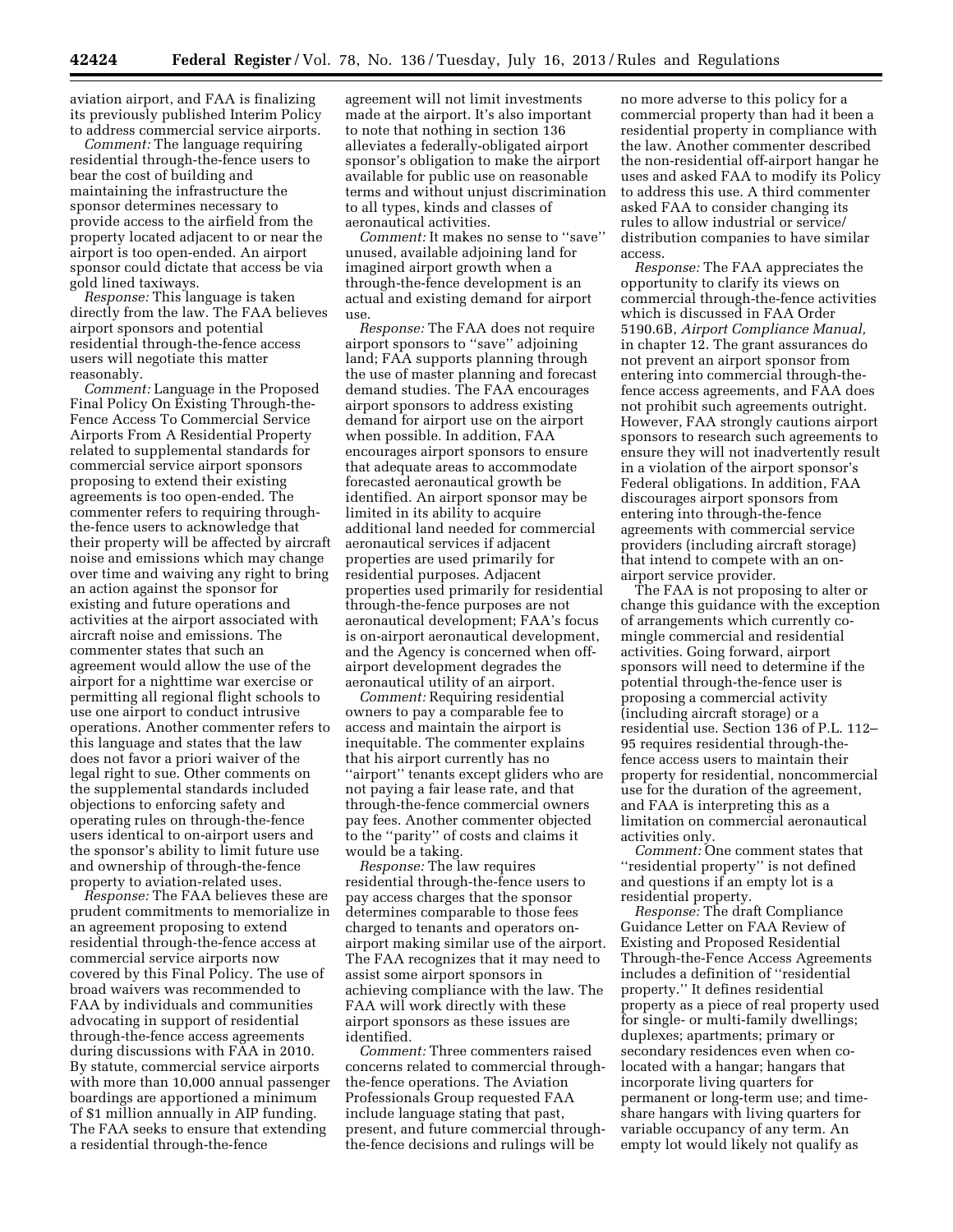residential property unless the airport sponsor certified it as existing access in response to the definition included in FAA's Interim Policy On Existing Through-the-Fence Access From A Residential Property. Such a distinction would no longer be relevant to a general aviation airport as sponsors of these airports may now enter into new residential through-the-fence agreements.

*Comment:* The FAA's proposal to use ''appropriate mitigations'' to assist some sponsors in complying with the terms and conditions of the law needs limitations and definitions consistent with the law.

*Response:* Flexibility has been a basic premise reflected in FAA's previous Policy documents on residential through-the-fence access. The codification of specific terms and conditions on these agreements has limited FAA's ability to be more flexible with sponsors whose agreements have ceded important rights and powers. The FAA reiterates its intent to address these situations on a case-by-case basis and report these issues to interested Congressional Committees.

*Comment:* The Tuolumne County Airports Manager expressed concerns related to the possibility of reducing funding for airports which cannot comply with the law, noting that the term ''reduced level of funding'' could be open to interpretation by FAA staff in ADOs or Regional Offices.

*Response:* The FAA Compliance Guidance Letter notes that any decisions that might impact future AIP investments will be analyzed on a caseby-case basis by the Office of Airport Compliance, the Planning and Environmental Division, and the Airports Financial Assistance Division who will provide more specific guidance to the local staff.

*Comment:* The Tuolumne County Airports Manager also raised concerns with the direction contained in Appendix D of the Draft Compliance Guidance Letter which states that an ADO should not forward an access agreement to the Regional Office if the airport sponsor fails to address any statutorily required terms and conditions. This commenter also offered other suggestions regarding the wording of paragraphs VII.B and VIII.A.

*Response:* The FAA expects airport sponsors to address all of the terms and conditions contained in the law. If an existing access agreement precludes a sponsor from meeting a specific term or condition contained in the law, the sponsor should identify the language in the agreement which creates the conflict. Such a notation will assist FAA staff in determining the appropriate level of review for that specific access agreement.

The FAA declines to replace ''and/'' in paragraph VII.B. with ''or'' because commercial service airports would be required to submit both an agreement and access plan. Although FAA declines to delete ''as part of a master plan'' in paragraph VIII.A, FAA has added the phrase ''or upon completion of an AIPfunded project'' to include these scenarios as well.

*Comment:* One commenter questioned the restriction on self-fueling contained in the law stating it's not fair and doubts it's legal.

*Response:* The FAA addresses this concern by interpreting the prohibition on fueling to apply only to the sale of fuel. As stated in the **Federal Register**  on July 30, 2012, ''the FAA will not concern itself with self-fueling activities which may be permitted by local regulation.'' (77 FR 44515; 44518 (July 30, 2012))

*Comment:* One commenter encouraged FAA to extend this provision to inside the fence.

*Response:* The FAA is implementing section 136 of Public Law 112–95 which is specific to through-the-fence access only. FAA Order 5190.6B, *Airport Compliance Manual,* addresses the issue of on-airport residences and crew quarters in chapter 20. Certain aeronautical uses such as commercial air taxi, charter, and medical evacuation services may have a need for limited and short-term flight crew quarters for temporary use, including overnight and on-duty times. Some airport sponsors may assign living quarters to the airport manager in order to facilitate specific management-related duties. However, FAA does not consider permanent or long-term living quarters to be an appropriate use of federally-obligated airport property.

*Comment:* One commenter encouraged FAA to consider the emerging field of carplanes and their access needs.

*Response:* This Policy Statement is not intended to apply to carplanes or any type of aircraft brought to the airport on a trailer. Federally-obligated airport sponsors are prohibited from unjustly discriminating against or denying access to these types of aircraft. This Policy Statement applies to the agreements governing aircraft taxied from private, residential properties across the airport's property boundary in order to access aviation infrastructure.

*Comment:* Two commenters encouraged FAA to extend the protections of the grant assurances to off-airport users.

*Response:* While the grant assurances have been interpreted to convey certain rights to aeronautical users, this is not their primary purpose. These assurances are designed to ensure the public's investment in the airport will be fully utilized and benefit civil aviation. Through-the-fence users base their operations on private property, and there is no Federal interest to be protected. With that said, FAA recognizes that through-the-fence users negotiate terms of access directly with an airport sponsor, and at times may request terms which seek to protect their private interest. The FAA expects airport sponsors to weigh such requests against their Federal obligations in order to benefit the civil aviation system.

*Comment:* One commenter encouraged FAA to disallow any new residential through-the-fence agreements and dissolve any past agreements in the interest of safety.

*Response:* Section 136 of Public Law 112–95 specifically permits residential through-the-fence agreements at general aviation airports, as defined by the statute. This law specifically includes existing and new agreements. Although FAA cannot consider this comment in whole, FAA notes that Grant Assurance 5 now prohibits commercial service airports from entering into new residential through-the-fence agreements, and the Final Policy requires commercial service airports with existing agreements to address safety concerns in their access plan.

### *Changes to the FAA's Interpretation of the FMRA's Section 136*

#### Enforcement

The FAA is amending its interpretation of the law to state that airport sponsors of general aviation airports proposing to establish new or add new residential through-the-fence agreements must provide evidence of compliance prior to establishing an access point. This will not preclude a general aviation airport sponsor from executing a new residential through-thefence agreement with a residential user and/or association representing residential users prior to FAA reviewing the proposed agreement and signing the ALP. However, this action would be taken at the airport sponsor's own risk. Establishing a new access point not depicted on a FAA-approved ALP may result in a violation of Grant Assurance 29, *Airport Layout Plan.* 

*Changes:* The third paragraph under Enforcement now states, ''Airport sponsors of general aviation airports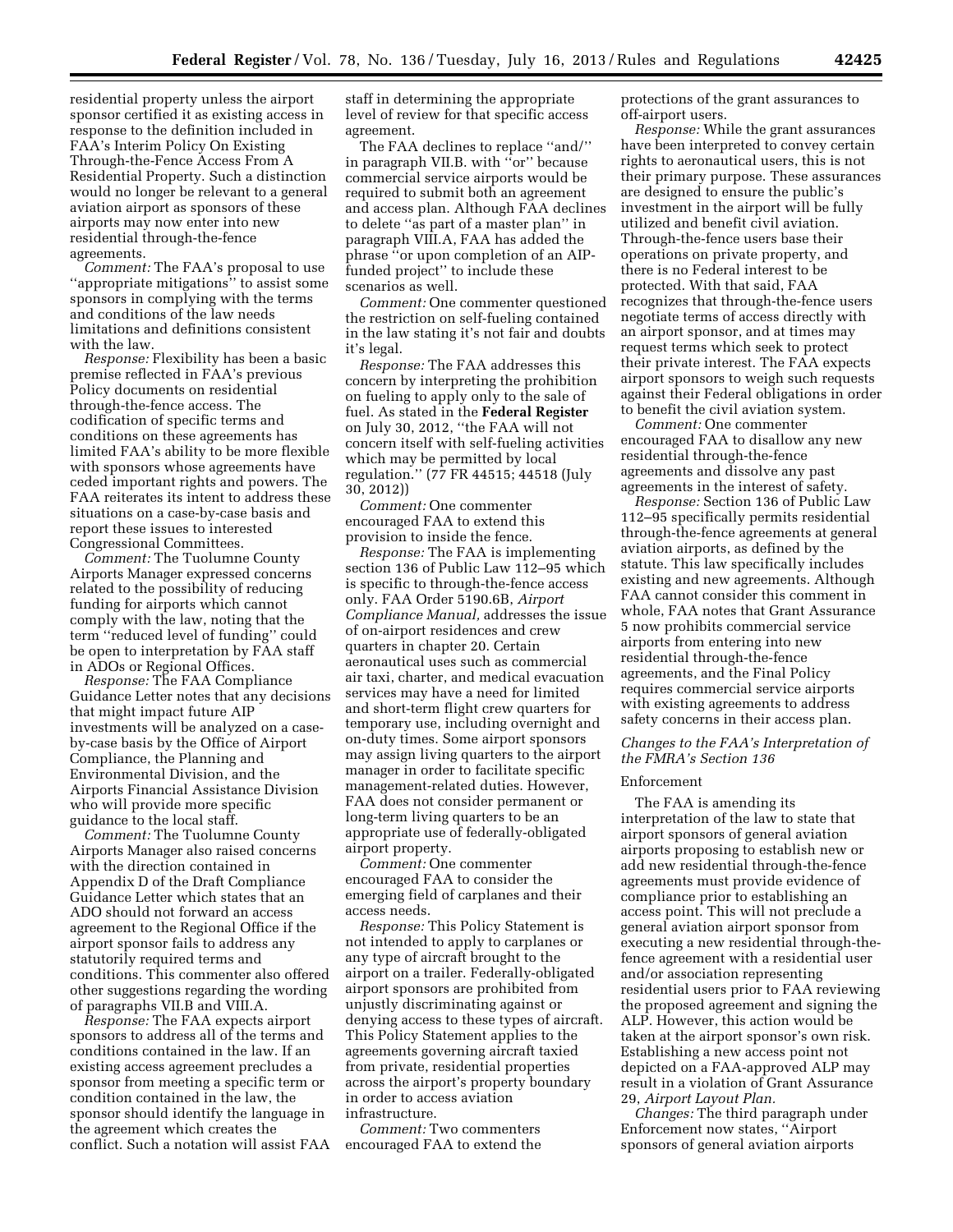proposing to establish new or add new residential through-the-fence agreements must provide evidence of compliance prior to establishing the access point. The establishment of a new residential through-the-fence agreement which does not comply with the law or results in a violation of the sponsor's commitments with the Federal Government may result in enforcement proceedings under 14 Code of Federal Regulations (CFR), part 16. Establishing a new access point not depicted on a FAA-approved ALP may result in a violation of Grant Assurance 29, *Airport Layout Plan.''* 

Terms and Conditions—Commercial Activities

The FAA has inserted references to ''any third party'' in its description of this prohibition. This is necessary to ensure that the residential through-thefence user does not permit the residential property to be used as a location for a third party to offer commercial aeronautical services.

*Changes:* The two sentences in the first paragraph of this section now contain references to ''any third party.'' The first paragraph now reads, ''Section 136 states that residential property owners must maintain their property for residential, noncommercial use for the duration of the agreement. The FAA interprets this as a prohibition on commercial aeronautical services offered by residential through-the-fence users or any third party that might compete with on-airport aeronautical service providers, whether existing or not, or chill the airport sponsor's ability to attract new commercial service providers on the airport. Therefore, in its review of agreements proposing to establish new residential through-thefence access, FAA will interpret this condition as a prohibition on commercial *aeronautical* activities only. Agreements which limit the scope of this prohibition to only commercial aeronautical activities offered by the residential through-the-fence user or any third party will be acceptable. However, FAA will not concern itself with unrelated commercial activities which may be permitted by local regulation.''

### *FAA's Interpretation of the FMRA's Section 136*

Section 136 permits sponsors of general aviation airports, as defined by the statute at title  $49, U.S.C., 47102(8),$ to enter into agreements granting through-the-fence access to residential users, but includes specific terms and conditions. The FAA interprets the inclusion of specific terms and

conditions as Congress' intent for FAA to enforce the provision accordingly. Therefore, FAA will request sponsors with existing residential through-thefence agreements to demonstrate their compliance with the law. Additionally, FAA will also request sponsors of general aviation airports proposing to establish new residential through-thefence agreements to demonstrate that their agreements will comply with the law. Airport sponsors are encouraged to review FAA's Compliance Guidance Letter on FAA Review of Existing and Proposed Residential Through-Fence-Access Agreements, which will be issued concurrently with this notice.

Although the law became effective on February 14, 2012, FAA will afford airport sponsors a grace period for compliance. Airport sponsors with existing residential through-the-fence agreements must provide evidence of compliance not later than October 1, 2014. In most cases, FAA will define evidence of compliance as the airport sponsor's submission of required documentation. This may include copies of access agreements, deeds, covenants, conditions, and restrictions, etc.

Airport sponsors of general aviation airports proposing to establish new or add new residential through-the-fence agreements must provide evidence of compliance prior to establishing the access point. The establishment of a new residential through-the-fence agreement which does not comply with the law or results in a violation of the sponsor's commitments with the Federal Government may result in enforcement proceedings under 14 CFR, part 16. Establishing a new access point not depicted on a FAA-approved ALP may result in a violation of Grant Assurance 29, *Airport Layout Plan.* 

The FAA acknowledges that its approach to sponsors with existing residential through-the-fence access agreements will be different than the posture to be taken with sponsors of general aviation airports proposing to establish new or add new residential through-the-fence agreements. This is because airport sponsors with existing agreements may have ceded important rights and powers through the execution of these existing agreements, and their ability to comply with the terms and conditions of the law may be severely hampered. The FAA intends to address such situations on a case-by-case basis, assist these airport sponsors in the development of appropriate mitigations when possible, and report these issues to interested Congressional Committees. Going forward, FAA expects sponsors of general aviation airports proposing to

establish new or add new residential through-the-fence agreements to comply with the terms and conditions of the law. The FAA will not waive these terms and conditions for new agreements.

#### Applicability

Section 136 applies to sponsors of general aviation airports. The FMRA adopted a definition of ''general aviation airport'' which is now codified at 49 U.S.C., 47102(8). A general aviation airport is defined as ''a public airport that is located in a State that, as determined by the Secretary- does not have commercial service; or has scheduled service with less than 2,500 passenger boardings each year.'' This definition excludes privately-owned reliever airports. In implementing section 136, FAA will grandfather the seven privately-owned reliever airports with existing residential through-thefence access. The owners of these airports will be asked to comply with the law and be treated in a manner similar to general aviation airports as defined in the statute. However going forward, FAA will apply the statutory prohibition on privately-owned reliever airports and disallow these airports from entering into such agreements. Publically-owned reliever airports are included in the statutory definition of a general aviation airport; sponsors of publically-owned reliever airports will be permitted to enter into residential through-the-fence agreements that comply with the terms and provisions contained in section 136.

The FAA proposes the Final Policy included in this notice to address commercial service airports with existing residential through-the-fence agreements. Commercial service airports which do not currently have residential through-the-fence agreements continue to be prohibited from entering into such agreements by statute.

### Terms and Conditions—Commercial Activities

Section 136 states that residential property owners must maintain their property for residential, noncommercial use for the duration of the agreement. The FAA interprets this as a prohibition on commercial aeronautical services offered by residential through-the-fence users or any third party that might compete with on-airport aeronautical service providers, whether existing or not, or chill the airport sponsor's ability to attract new commercial service providers on the airport. Therefore, in its review of agreements proposing to establish new residential through-thefence access, FAA will interpret this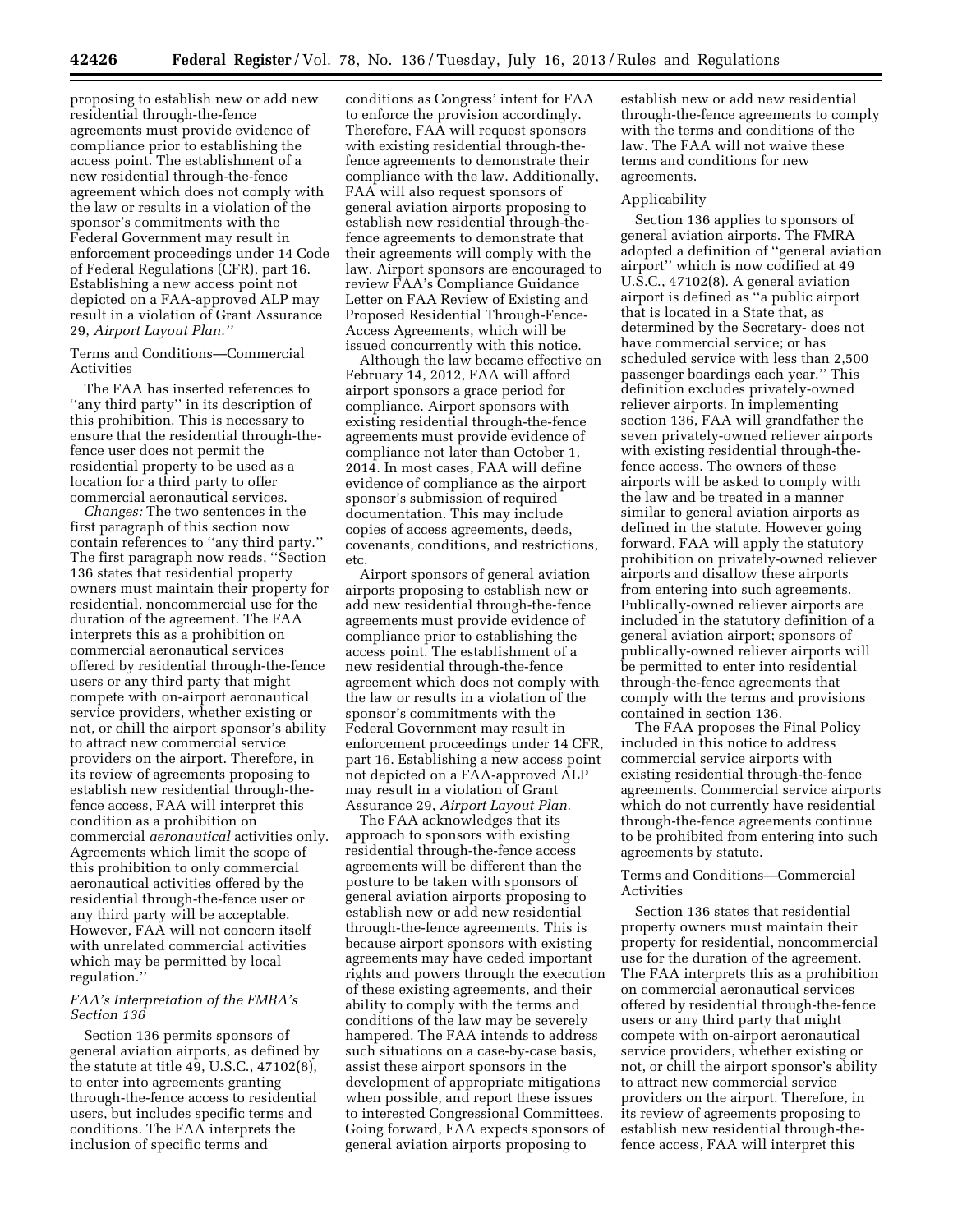condition as a prohibition on commercial *aeronautical* activities only. Agreements which limit the scope of this prohibition to only commercial aeronautical activities offered by the residential through-the-fence user or any third party will be acceptable. However, FAA will not concern itself with unrelated commercial activities which may be permitted by local regulation.

The FAA recognizes that some existing residential through-the-fence agreements permit the co-location of homes and aeronautical businesses. In these cases, FAA will require airport sponsors to execute two separate agreements with the homeowner. One agreement must address the duration, rights, and limitations of the homeowner's residential through-thefence access, and the second agreement must address the conduct of the commercial aeronautical activity. The second agreement must be consistent with FAA's current policies on commercial through-the-fence activities and ensure the off-airport business does not result in unjust economic discrimination for on-airport aeronautical service providers. The FAA encourages airport sponsors with these types of mixed-use arrangements to adopt long-term plans to relocate the off-airport commercial aeronautical activity onto the airport when feasible and practicable to do so. Going forward, airport sponsors proposing to establish a residential through-the-fence agreement must meet the statutory terms and conditions, including the prohibition on using the residential property for commercial aeronautical use. Therefore, agreements which propose the co-location or mixed-use of residential and commercial aeronautical activities will be not be consistent with the law.

### Terms and Conditions—Authorized Access

Section 136 states that residential property owners must prohibit access to the airport from other properties through the property of the property owner with access. The FAA interprets this as a prohibition on unauthorized access to the airport; this condition does not necessarily prescribe a scenario in which all residential through-the-fence users must have their own dedicated access point to enter the airport. The FAA encourages sponsors of general aviation airports proposing to establish new residential through-the-fence agreements to limit the number of access points in a manner that is consistent with airport planning practices. Compliance with this

condition will require access agreements stipulate that residential through-the-fence access agreement holders are prohibited from permitting unauthorized users (any individual not party to an access agreement with the airport sponsor) to pass through or ''piggy back'' on their access in order to enter the airport. The FAA expects airport sponsors to establish their own policies, restrictions, and/or requirements to be imposed on fly-in guests who taxi from the airport property to visit off-airport residents.

### Terms and Conditions—Fueling

Section 136 states that residential property owners must prohibit any aircraft refueling from occurring on the property with access. The FAA interprets this as a prohibition on the sale of fuel from residential property. The FAA will not concern itself with self-fueling activities which may be permitted by local regulation.

### **Final Policy on Existing Through-the-Fence Access to Commercial Service Airports From a Residential Property**

### *Applicability*

This Final Policy applies to commercial service airports with existing residential through-the-fence access.

For the purposes of this Final Policy: "Access" means:

1. An access point for taxiing aircraft across the airport boundary; *or* 

2. The right of the owner of a particular off-airport residential property to use an airport access point to taxi an aircraft between the airport and that property.

'Existing access'' through the fence is defined as any through-the-fence access that meets one or more of the following conditions:

1. There was a legal right of access from the property to the airport (e.g., by easement or contract) in existence as of September 9, 2010; *or* 

2. There was development of the property prior to September 9, 2010, in reliance on the airport sponsor's permission for through-the-fence aircraft access to the airport; *or* 

3. The through-the-fence access is shown on an FAA-approved airport layout plan (ALP) or has otherwise been approved by FAA in writing, and the owner of the property has used that access prior to September 9, 2010.

'Extend an access'' is defined as an airport sponsor's consent to renew or extend an existing right to access the airport from residential property or property zoned for residential use, for a specific duration of time, not to exceed 20 years.

''Development'' is defined as excavation or grading of land needed to construct a residential property; or construction of a residence.

"Residential property" is defined as a piece of real property used for single- or multi-family dwellings; duplexes; apartments; primary or secondary residences even when co-located with a hangar, aeronautical facility, or business; hangars that incorporate living quarters for permanent or long-term use; and time-share hangars with living quarters for variable occupancy of any term.

''Transfer of access'' through the fence is defined as one of the following transactions:

1. Sale or transfer of a residential property or property zoned for residential use with existing throughthe-fence access; *or* 

2. Subdivision, development, or sale as individual lots of a residential property or property zoned for residential use with existing throughthe-fence access.

I. Existing Through-the-Fence Access From Residential Property at Federally-Obligated Commercial Service Airports

The Agency understands that it may not be practical or even possible to terminate through-the-fence access at many of those commercial service airports where that access already exists. Where access could be terminated, property owners have claimed that termination could have substantial adverse effects on their property value and investment, and sponsors seeking to terminate this access could be exposed to costly lawsuits. Accordingly, FAA will not consider the existence of existing residential through-the-fence access by itself to place a sponsor in noncompliance with its grant assurances at these commercial service airports.

In some cases, FAA has found that through-the-fence access rights can interfere with the sponsor's ability to meet its obligations as sponsor of a federally assisted public use airport. This is discussed in detail at 75 FR 54946, 54948 (Sept. 9, 2010). As a result, FAA believes that sponsors of commercial service airports with existing through-the-fence access agreements must adopt measures to substantially mitigate the potential problems with residential through-thefence access where it exists to avoid future grant compliance issues. Therefore, FAA, as a condition of continuing grants to commercial service airports with residential through-thefence access, will require these sponsors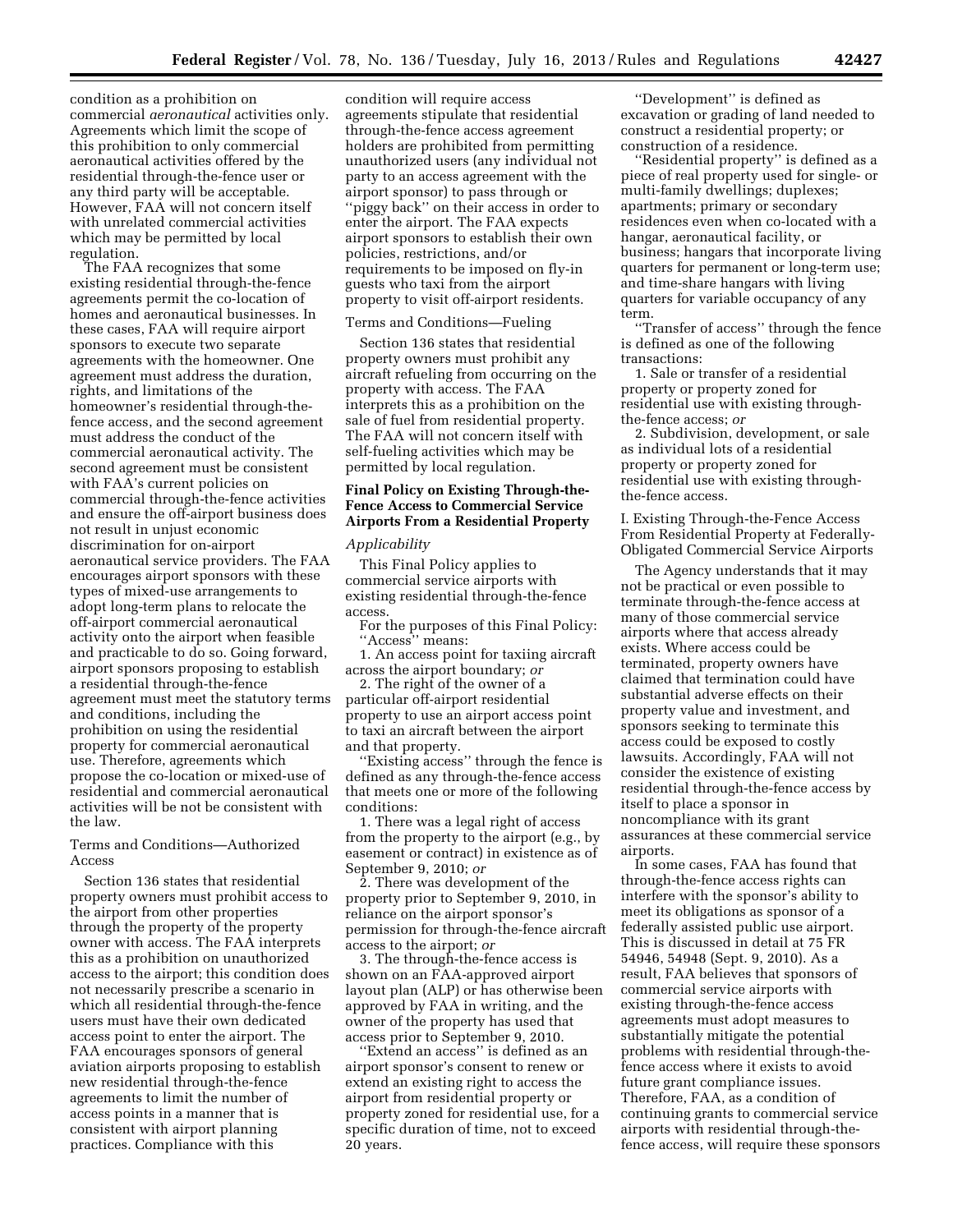to adopt measures to substantially mitigate the potential problems with residential through-the-fence access to avoid future grant compliance issues.

Accordingly, the sponsor of a commercial service airport where residential through-the-fence access or access rights already exist will be considered in compliance with its grant assurances if the airport depicts the access on its ALP, satisfies the terms and conditions contained in section 136 of Public Law 112–95, and meets certain standards for safety, efficiency, parity of fees, and mitigation of potential noncompatible land uses. Those standards are listed in section II, *Standards for compliance at commercial service airports with existing through-the-fence access.* The FAA's review of those standards will be detailed in a Compliance Guidance Letter which will be issued concurrently and published on FAA's Web site at *[www.faa.gov/airports.](http://www.faa.gov/airports)* An airport sponsor covered by this Final Policy will be required to seek FAA approval before entering into any agreement that would extend (including renewal of access) through-the-fence access. Sponsors are reminded that nearby homeowners possess no right to taxi aircraft across the airport's property boundary, and no off-airport property owner will have standing to file a formal complaint under 14 CFR, part 16 with FAA to challenge the sponsor's decision not to permit such access.

II. Standards for Compliance at Commercial Service Airports With Existing Through-the-Fence Access

The FAA understands that municipally-owned airports have varying degrees of zoning authority. For example, one sponsor may have substantial zoning powers, while another may have none. Also, the nature of existing through-the-fence rights can greatly affect the sponsor's ability to implement measures to control access. Accordingly, FAA does not expect every sponsor of an airport with existing residential through-the-fence access to adopt a uniform set of rules and measures to mitigate that access. However, FAA does expect each such sponsor to adopt reasonable rules and implement measures that accomplish the following standards for compliance and satisfy the law, to the fullest extent feasible for that sponsor. In general, the greater the number of residential through-the-fence access points and users of the airport and the higher the number of aircraft operations, the more important it is to have formal measures in effect to ensure the sponsor retains its

proprietary powers and mitigates adverse effects on the airport.

In order to satisfy the law, the sponsor and the property owner or an association representing property owners must have a written agreement that requires the property owner to:

• Pay access charges that the sponsor determines to be comparable to those fees charged to tenants and operators on-airport making similar use of the airport;

• Bear the cost of building and maintaining the infrastructure the sponsor determines is necessary to provide access to the airfield from property located adjacent to or near the airport;

• Maintain the property for residential, noncommercial use (FAA interprets this limitation as a prohibition on commercial aeronautical services only) for the duration of the agreement;

• Prohibit access to the airport from other properties through the property of the property owner (FAA interprets this limitation as a prohibition on access to the airport not authorized by the airport sponsor); and

• Prohibit any aircraft refueling from occurring on the property (FAA interprets this as a prohibition on the sale of fuel from residential property).

The FAA's standards for compliance for any sponsor of a commercial service airport with existing residential through-the-fence access are as follows:

1. *General authority for control of airport land and access.* The sponsor has sufficient control of access points and operations across airport boundaries to maintain safe operations, and to make changes in airport land use to meet future needs.

2. *Safety of airport operations.* By rule, or by agreement with the sponsor, through-the-fence users are obligated to comply with the airport's rules and standards.

3. *Parity of access fees.* The sponsor can and does collect fees from throughthe-fence users comparable to those charged to airport tenants.

4. *Protection of airport airspace.*  Operations at the airport will not be affected by hangars and residences on the airport boundary, at present or in the future.

5. *Compatible land uses around the airport.* The potential for noncompatible land use adjacent to or in the immediate vicinity of the airport is minimized consistent with Grant Assurance 21, Compatible Land Use.

These standards will be applied, on a case-by-case basis, in FAA's evaluation of whether each commercial service airport with existing residential

through-the-fence access meets the above requirements to the fullest extent feasible for that airport. In situations when access can be legally transferred from one owner to another without the sponsor's review, FAA will treat the access as existing. Because the ability of some sponsors to control access has been compromised as a result of legal rights previously granted to through-thefence users, existing access locations may be evaluated under the alternative criteria for some standards as indicated below, if applicable to that airport.

In some cases, a sponsor may seek to relocate an existing access point. If the sponsor can demonstrate that this action will improve the airport's overall safety or better address issues associated with the sponsor's long-term planning needs, FAA will not consider the access rights associated with the replacement access point to extend an access. In order to transfer the terms of the existing access point to a new access point without a change in compliance status, the former existing access point must be removed. Such requests should be coordinated with FAA's ADO or Regional Airports Division and upon FAA concurrence, clearly depicted on the sponsor's ALP.

III. Standards for Compliance at Commercial Service Airports Proposing To Extend Through-the-Fence Access

Once allowed, residential throughthe-fence access is very difficult to change or eliminate in the future. This is because residential owners, more so than commercial interests, typically expect that their residential property will remain suitable for residential use and protected from adverse effects for a long time. Residential buyers and their mortgage lenders may ensure that the property is purchased with rights that guarantee no change in the access to the airport for decades, or indefinitely. Because each additional residential through-the-fence access location introduces the potential for problems for the airport in the future, and because this access is effectively permanent and resistant to change once permitted, FAA will review extensions of existing residential through-the-fence access at public use airports carefully.

The following supplemental standards will be applied to FAA's caseby-case review of sponsors' proposals to extend residential through-the-fence access. In situations when the transfer of access from one owner to another requires the sponsor's concurrence, FAA will treat the access as an extension. The FAA will not approve requests to extend access that are inconsistent with the sponsor's grant assurances (excluding Grant Assurance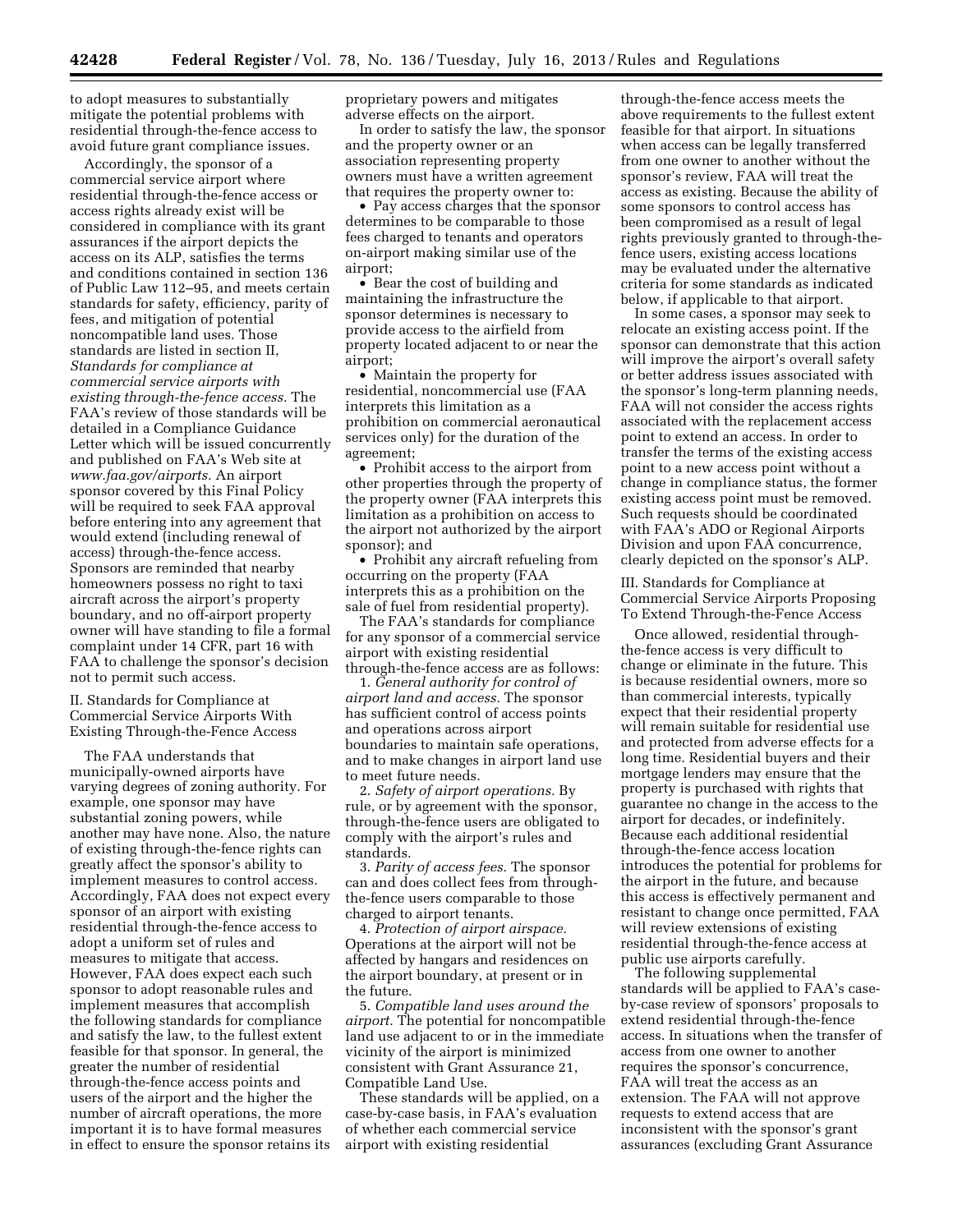5, Preserving Rights and Powers, paragraph ''g'' as amended). Furthermore, the sponsor will be required to demonstrate the following standards for compliance:

• The new access agreement fully complies with the terms and conditions contained in section 136 of Public Law 112–95.

• The term of the access does not exceed 20 years.

• The sponsor provides a current (developed or revised within the last 5 years) airport master plan identifying adequate areas for growth that are not affected by the existence of through-thefence access rights, or the sponsor has a process for amending or terminating existing through-the-fence access in order to acquire land that may be necessary for expansion of the airport in the future.

• The sponsor will impose and enforce safety and operating rules on through-the-fence residents utilizing this access while on the airport identical to those imposed on airport tenants and transient users.

• Through-the-fence residents utilizing this access will grant the sponsor a perpetual avigation easement for overflight, including unobstructed flight through the airspace necessary for takeoff and landing at the airport.

• Through-the-fence residents utilizing this access, by avigation easement; deed covenants, conditions or restrictions; or other agreement, have acknowledged that the property will be affected by aircraft noise and emissions and that aircraft noise and emissions may change over time.

• Through-the-fence residents utilizing this access have waived any right to bring an action against the sponsor for existing and future operations and activities at the airport associated with aircraft noise and emissions.

• The sponsor has a mechanism for ensuring through-the-fence residents utilizing this access will file FAA Form 7460–1, Notice of Proposed Construction or Alteration, if necessary and complying with FAA's determination related to the review of Form 7460–1.

• The sponsor has a mechanism for ensuring through-the-fence residents do not create or permit conditions or engage in practices that could result in airport hazards, including wildlife attractants.

• Where available, the sponsor or other local government has in effect measures to limit future use and ownership of the through-the-fence properties to aviation-related uses (in this case, hangar homes), such as

through zoning or mandatory deed restrictions. The FAA recognizes this measure may not be available to the sponsor in all states and jurisdictions.

• If the residential community has adopted restrictions on owners for the benefit of the airport (such as a commitment not to complain about aircraft noise), those restrictions are enforceable by the sponsor as a thirdparty beneficiary, and may not be cancelled without cause by the community association.

• The access agreement is subordinate to the sponsor's current and all future grant assurances.

• The sponsor has developed a process for educating through-the-fence residents about their rights and responsibilities.

### IV. Process and Documentation

A. Existing residential through-the-fence access.

1. *General.* The sponsor of a commercial service airport with existing residential through-the-fence access will be considered in compliance with its grant assurances, and eligible for future grants, if FAA determines that the sponsor complies with the law and meets the applicable standards listed above under *Standards for compliance at commercial service airports with existing residential through-the-fence access.* The sponsor may demonstrate that it meets these standards by providing the ADO or regional division staff with a written description of the sponsor's authority and the controls in effect at the airport (''residential through-the-fence access plan'' or ''access plan''). Sponsors are encouraged to review FAA's Compliance Guidance Letter on FAA Review of Existing and Proposed Residential-Through-Fence Access Agreements, which will be issued concurrently with this notice, prior to submitting their access plan. This guidance letter may be found on FAA's Web site at *[www.faa.gov/airports.](http://www.faa.gov/airports)*  The ADO or regional division will review each access plan, on a case-bycase basis, to confirm that it addresses how the sponsor complies with the law and meets each of these standards at its airport. The ADO or regional division will forward recommendations regarding each access plan to the Manager of Airport Compliance. Only the Manager of Airport Compliance may accept a commercial service airport sponsor's residential through-the-fence access plan. In reviewing the access plan, the Manager of Airport Compliance may consult with the Transportation Security Administration (TSA). The FAA will take into account

the powers of local government in each state, and other particular circumstances at each airport. In every case, however, the access plan must address the law and each of the basic requirements listed under section II of this Final Policy.

2. *Residential through-the-fence access plan.* The FAA will require evidence of compliance before issuing an AIP grant, beginning in Fiscal Year 2015. FY 2015 and later grants will include a special grant condition requiring the ongoing implementation of these access plans. Generally, FAA will not award discretionary grants to the sponsor until FAA accepts the sponsor's access plan as meeting the law and the standards to the extent feasible for that airport.

3. *Airport Layout Plan (ALP).* The FAA will require all residential throughthe-fence access points to be identified on the airport's ALP. A temporary designation may be added through a sponsor's pen and ink change to immediately identify the locations on the airport property that serve as points of access for off-airport residents. A formal ALP revision that fully depicts the scope of the existing residential through-the-fence agreements should be completed the next time the sponsor initiates an airport master plan study or update.

A sponsor's failure to depict all residential through-the-fence access points is a potential violation of the sponsor's grant assurances, and the Agency may consider grant enforcement under 14 CFR part 16.

4. *FAA review.* The FAA's acceptance of the access plan represents an Agency determination that the commercial service airport has met the law and compliance standards for existing residential through-the-fence access for a period not to exceed 20 years. The following actions will trigger a commercial service airport sponsor to update its access plan prior to its 20 year expiration: Development of a new master plan or an update to an existing master plan, significant revisions to an ALP, requests for Federal financial participation in land acquisition, identification of a safety concern, or substantial changes to the access agreement. A commercial service airport sponsor's failure to implement its access plan could result in a violation of the special grant condition and potentially lead to a finding of noncompliance.

5. *Commercial service airports with existing residential through-the-fence access that do not meet the compliance standards.* The FAA recognizes that some commercial service airport sponsors may not be able to fully